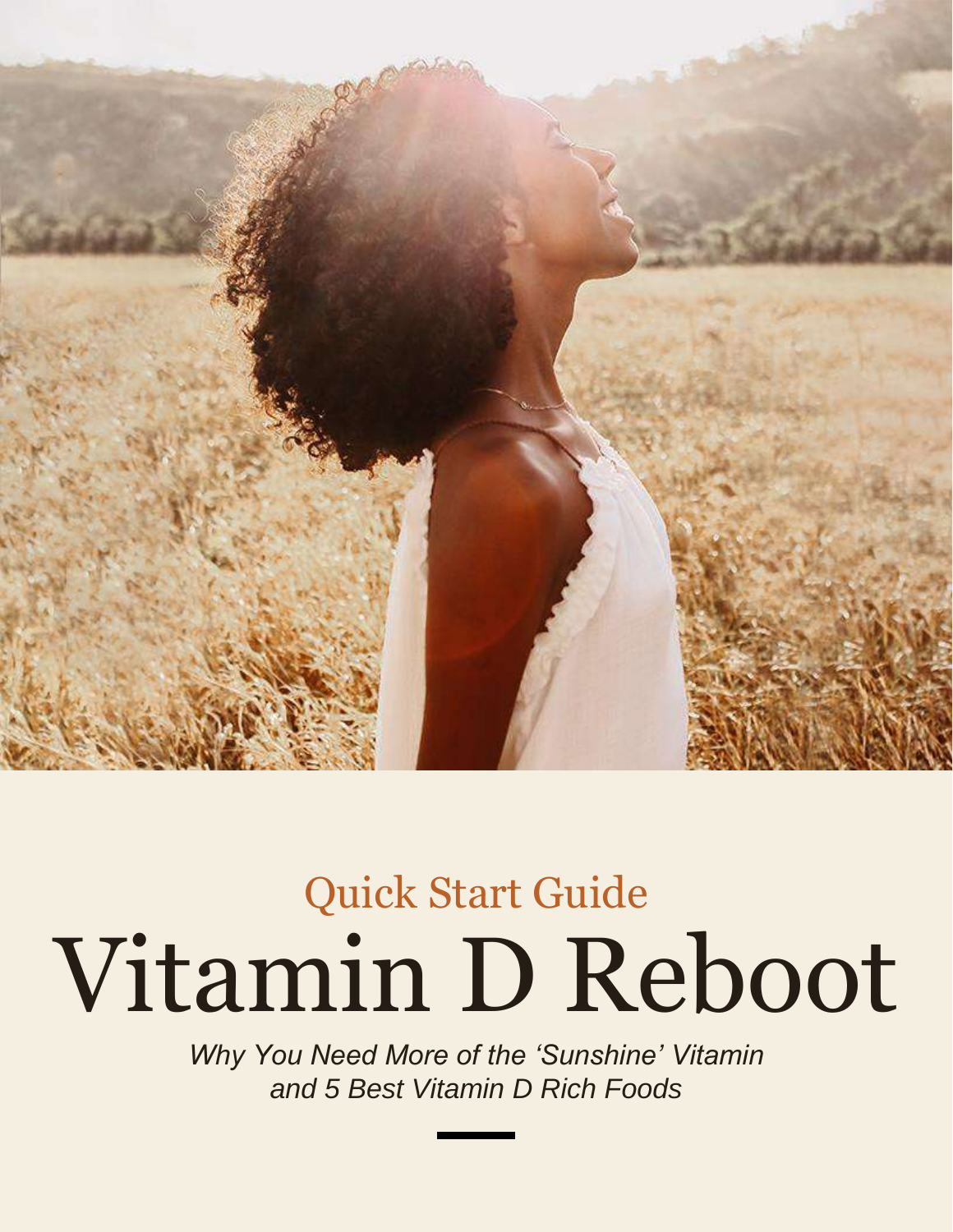### Imagine a world without the sun's heat and light…life on Earth would not exist.

Up to 50% of the world's population might not be getting enough sun, leaving many people deficient in vitamin D, the only nutrient your body produces when exposed to sunlight.

This is partly because people are spending more time indoors, wear sunscreen outside, and eat a diet low in quality sources of vitamin D.

With world-wide attention focused on the importance of vitamin D, here's what you need to know.

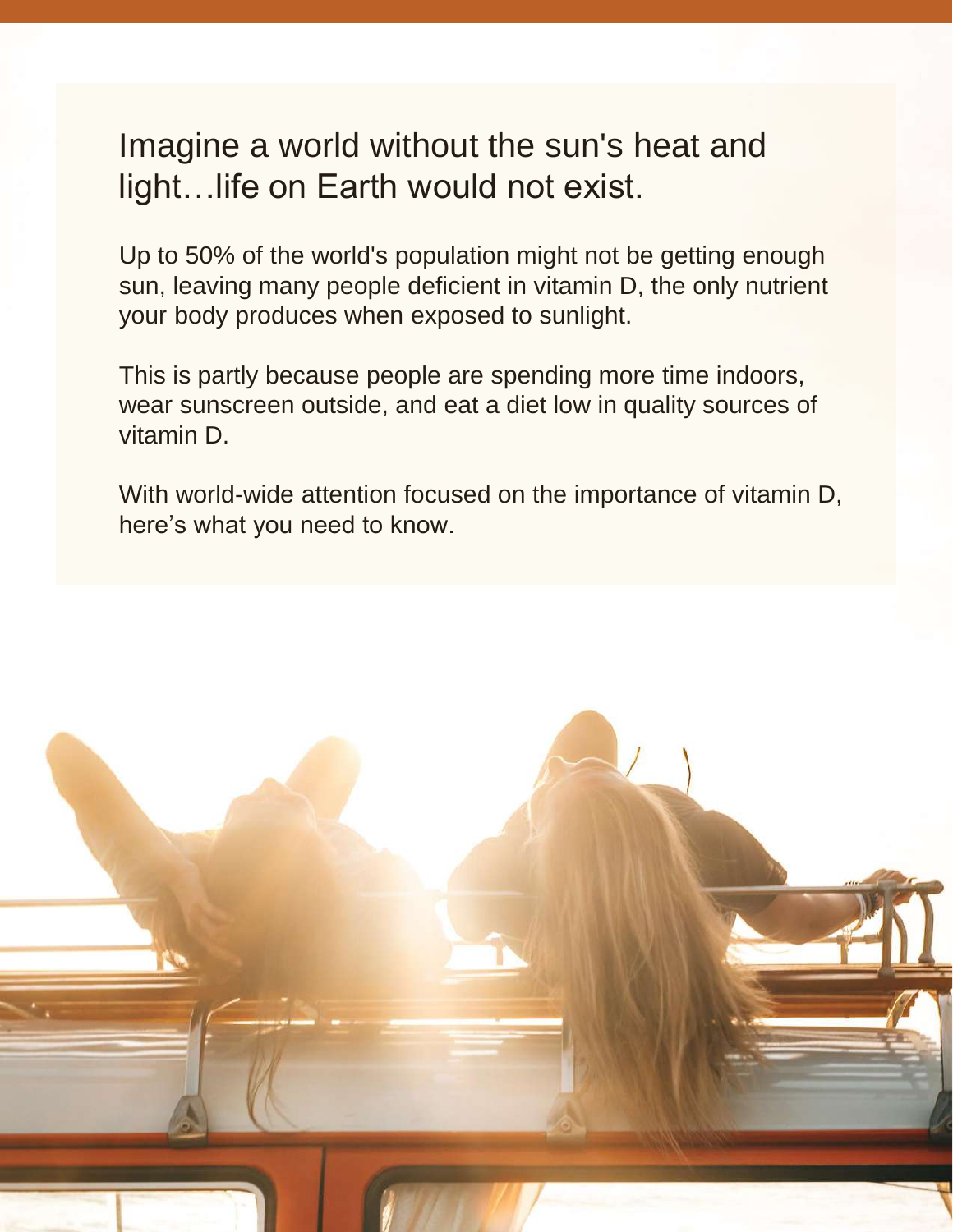## What is Vitamin D?

Vitamin D is a micronutrient that is needed for optimal health throughout your whole life.

It is a fat-soluble vitamin, meaning that it dissolves in fat/oil and can be stored in the body for long periods of time. There are two main forms, D2 and D3; D3 being more effective.

Vitamin D is also unique, because it is both a nutrient we eat, and a hormone that our body makes from exposure to sunlight, which is why it is often named the 'sunshine' vitamin.

While vitamin D affects various cells related to bone health – like telling the cells in the gut to absorb calcium and phosphorus – but scientists have now generated a strong body of evidence supporting vitamin D as an indispensable hormone, required for regulation of many physiologic functions.

Research shows that vitamin D receptors are present in nearly every tissue and cell in the body, and adequate vitamin D is essential for optimal function of these tissues and cells to carry out important roles, including: reduction of inflammation, modulation of cell growth, immune function and glucose metabolism.

Simply put: Sufficient levels of vitamin D are essential for disease prevention, longevity, and optimizing human health.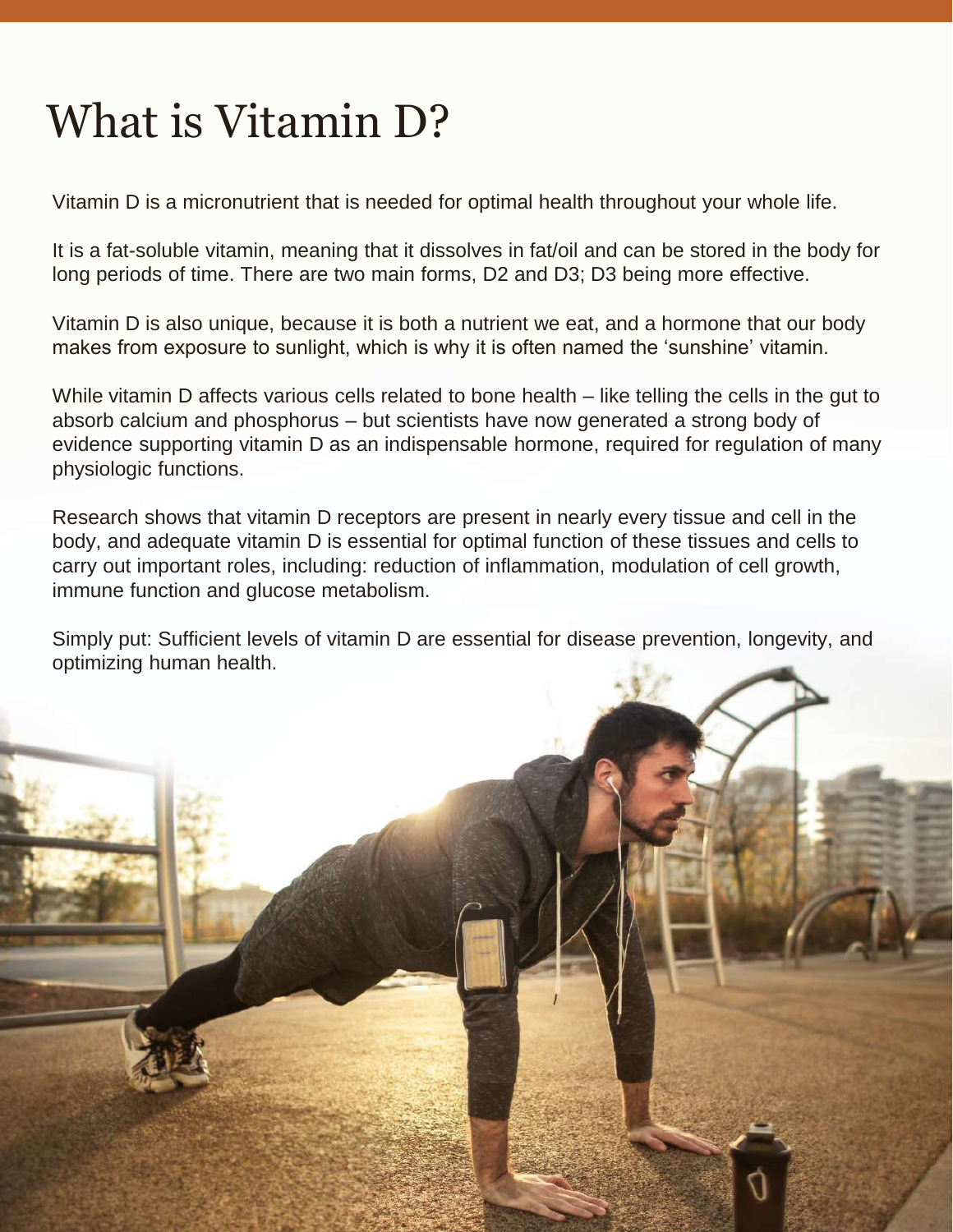

### How To Get Your Dose

The major source of vitamin D is direct sunlight exposure. Unveiling bare arms and legs for 5 to 30 minutes between 10:00 AM and 3:00 PM is often adequate to meet vitamin D requirements. But this can vary depending on skin pigmentation and other factors.

Vitamin D obtained from summer sunlight can be stored in our bodies for a long period, however many people cannot store enough to see them through the winter months.

Variables such as age can also affect the amount of vitamin D converted in the skin. The cholesterol precursor in the skin (7-dehydrocholesterol) for vitamin D2 and vitamin D3, decreases as we age. In fact, it decreases at a rate of 50% between the ages of 20-80. This inhibits the amount of vitamin D3 older people can make.

Thankfully, you don't have to rely solely on the sun. Vitamin D dietary supplements are safe and inexpensive, and are becoming widely available. But ideally exploring whole-foods like oily fish and mushrooms can deliver a good source of vitamin D.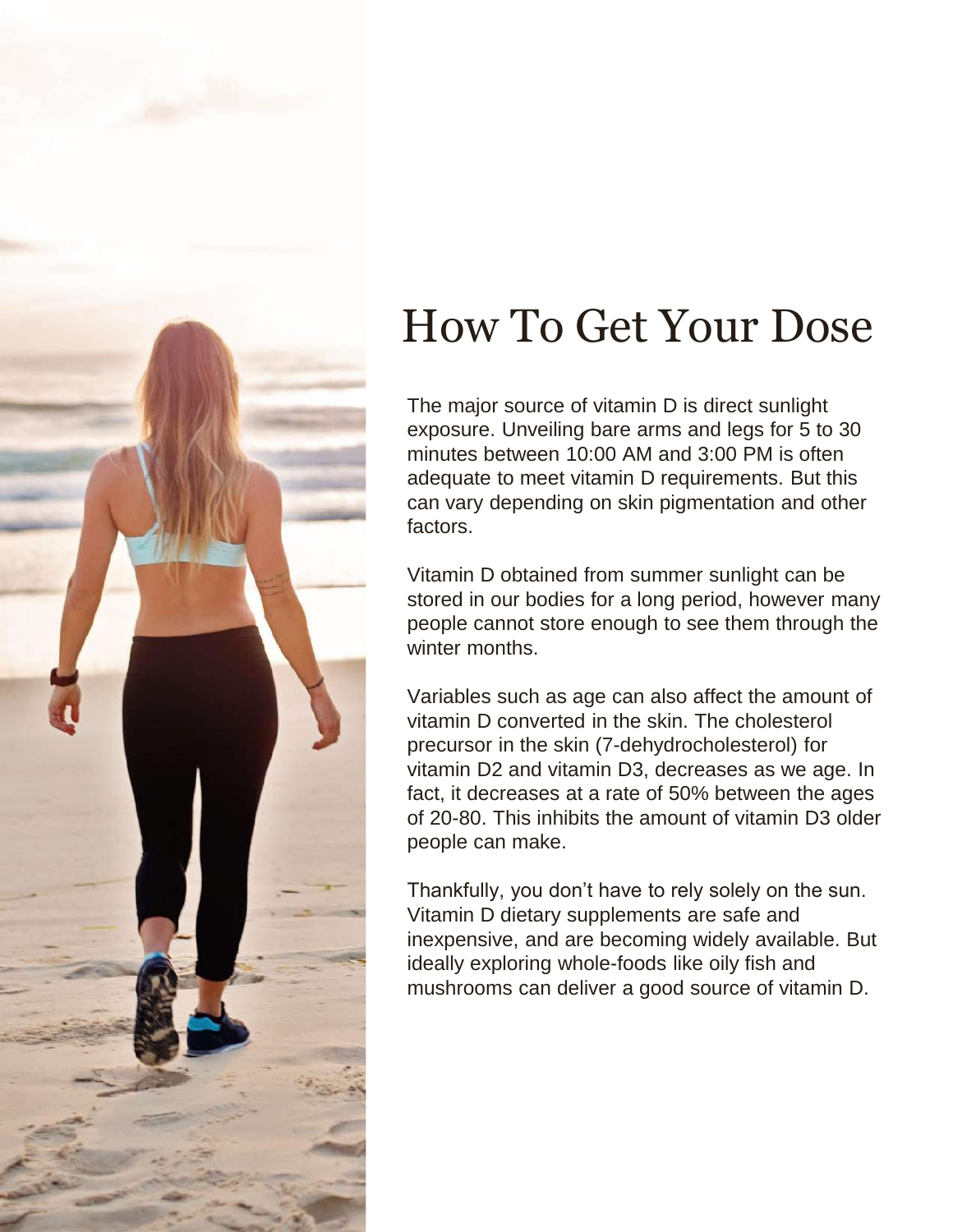## Here's 5 best foods for vitamin D, that should be on your shopping list:

1) **Salmon** According to the United States Department of Agriculture (USDA) Food Composition Database, one 3.5-ounce (100-gram) serving of farmed Atlantic salmon contains 526 IU of vitamin D, or 66% of the DV.

> However, wild-caught salmon can contain 988 IU of vitamin D per 3.5-ounce (100 gram) serving, or 124% of the DV. Ideally aim for wild-caught, but either way, salmon is an easy fatty fish to get your source of vitamin D.

### **2) Herring**



Herring feed on small fish such as anchovies and sardines, as well as small weeddwelling crustaceans and insects. Fresh Atlantic herring provides 216 IU per 3.5-ounce (100-gram) serving, which is 27% of the DV.

**3) Sardines**



Wild caught ocean-raised fish, such as sardines, feed on vitamin D–rich plankton, so they contain much higher levels of vitamin D than farm-raised varieties of fish. One can of sardines (3.8 ounces) contains on average 177 IU, or 22% of the DV.



**4) Eggs (yolks)** Most of the protein in an egg is found in the white, however, the fat, vitamins, and minerals are found mostly in the yolk. One typical egg yolk contains 37 IU of vitamin D, or 5% of the DV.

> Choose carefully, because vitamin D levels in chicken egg yolk depends largely on the sun exposure. Pasture-raised chickens that roam outside in the sunlight can produce eggs with higher levels of vitamin D.



**5) Mushrooms** Mushrooms are the only non-animal, unfortified food source of vitamin D that can provide a substantial amount of D2 in a single serve. Some brands grow mushrooms in the dark, which drastically reduces vitamin D2. While some brands use ultraviolet light, which can provide 130–450 IU of vitamin D2 per 3.5 ounces (100 grams).

> Choose only wild or sun-dried mushrooms or mushrooms treated with UV light for a good source of vitamin D.

**DV = Daily Value IU = International Unit**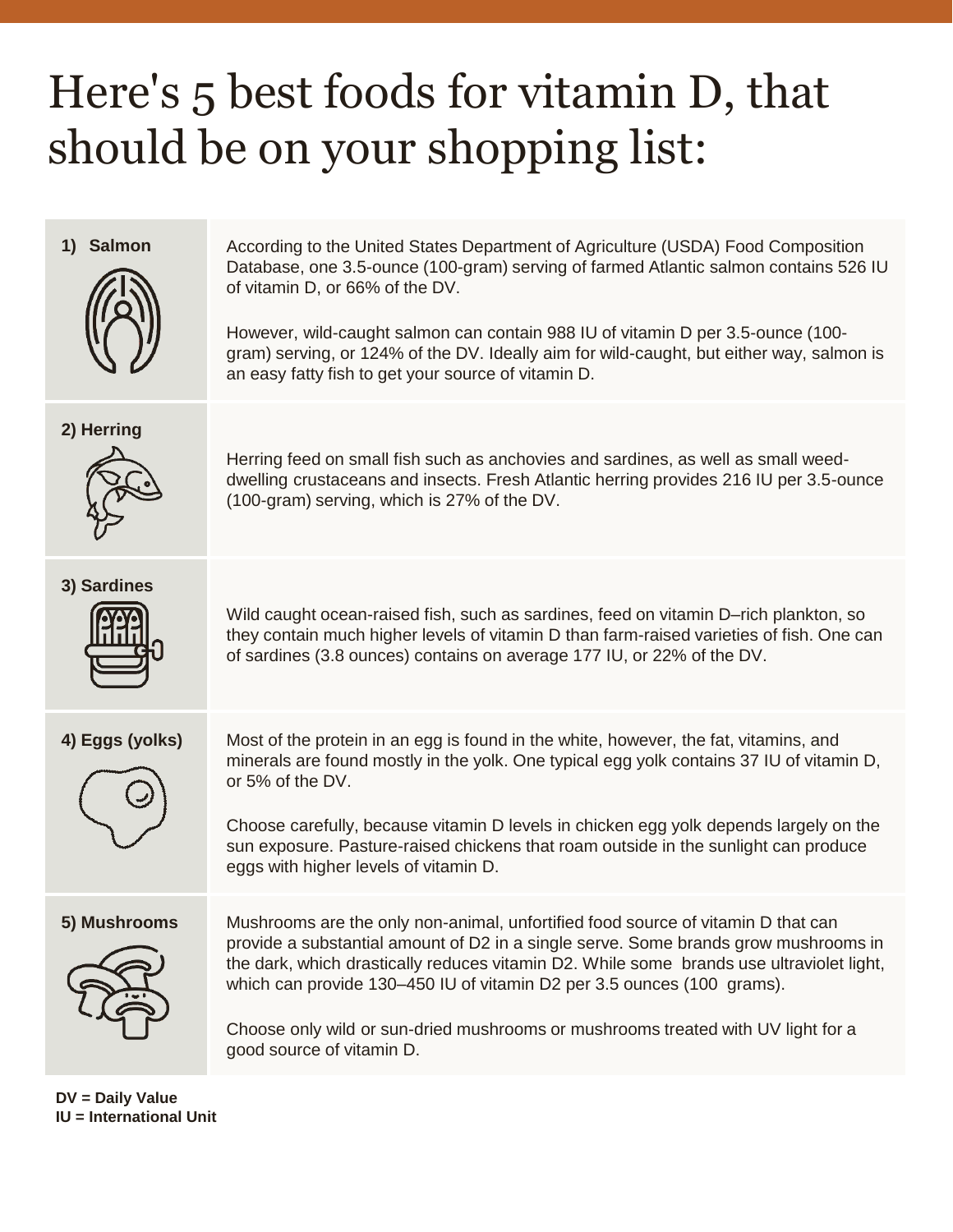### Fortified Foods

Natural sources of vitamin D are limited, especially if you're vegetarian or plant-based. Fortunately, over the past few decades, many foods have been fortified with vitamin D.

These can include:

| $\circ$ | Tofu       | Soy milk     |
|---------|------------|--------------|
|         | Cereal     | Orange juice |
| 0.00    | Cheese     | Oatmeal      |
|         | Cow's milk | Yogurt       |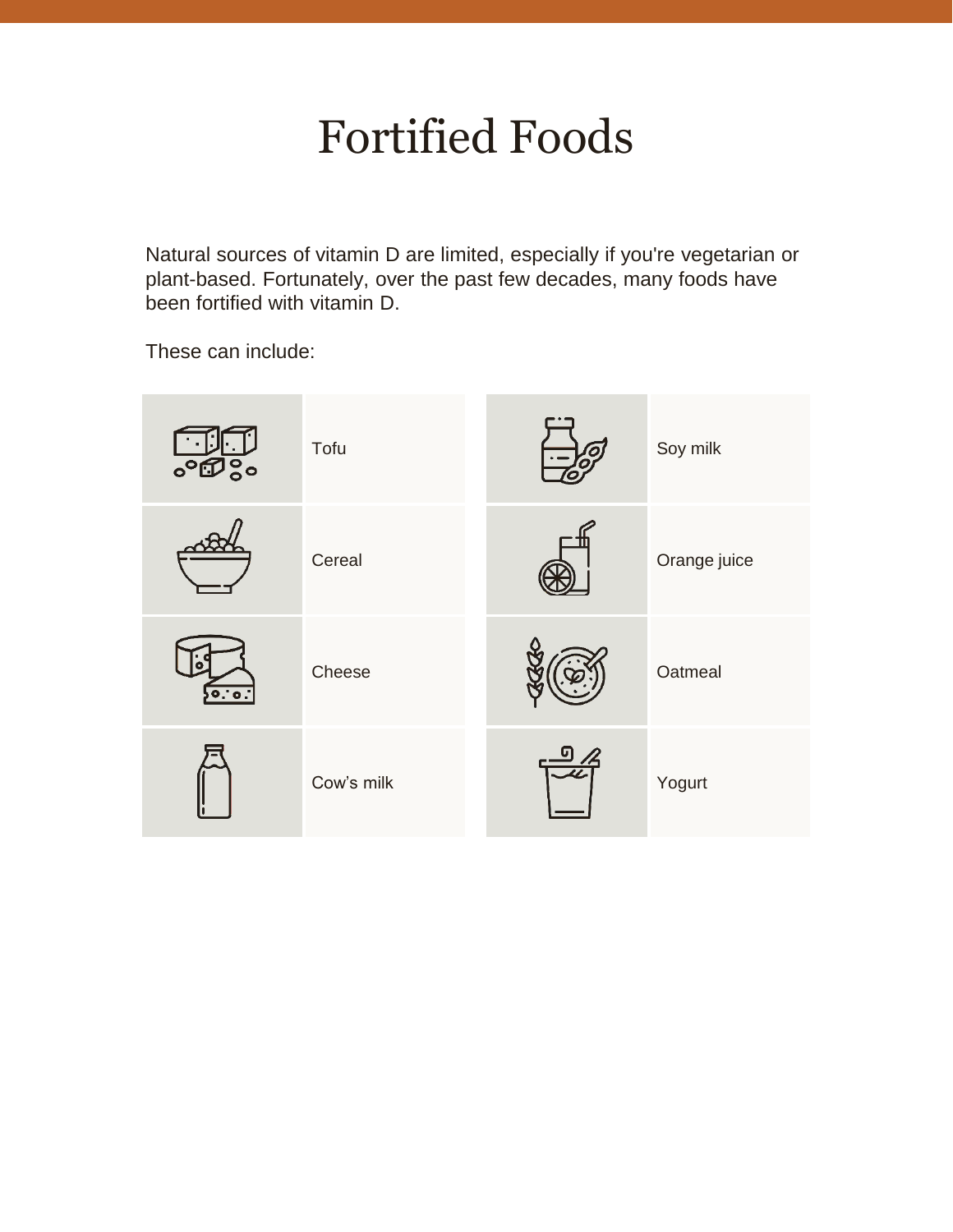### The Upshot

Get outside as often as you can. Even sitting in your garden for 10-15 minutes in the mid-day sun will help. If you work in an office, take your lunch break outside.

Starting a new outdoor hobby can also help you spend time in the sun, like running, bike riding, surfing, or simply walking daily. These are all great ways to get your daily dose of vitamin D.

Remember: Eating plenty of vitamin D-rich foods will help you keep on top of this essential micronutrient.